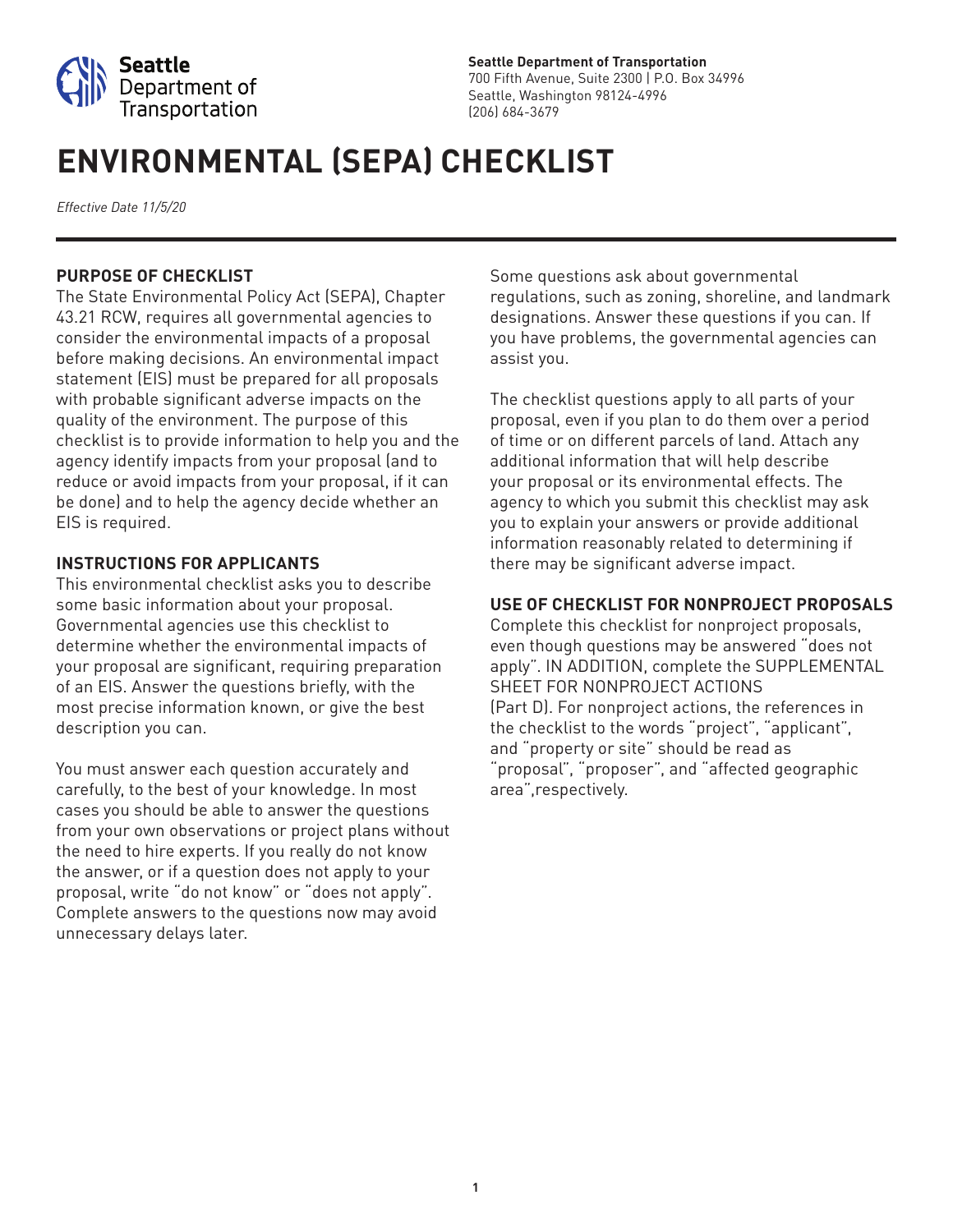# **LEFT COLUMN TO BE COMPLETED BY APPLICANT. RIGHT COLUMN FOR SDOT USE ONLY.**

# **A. BACKGROUND**

- 1. Name of proposed project, if applicable:
- 2. Name of applicant:
- 3. Address and phone number of applicant and contact person:
- 4. Date checklist prepared:
- 5. Agency requesting checklist:
- 6. Proposed timing or schedule (including phasing, if applicable):
- 7. Do you have any plans for future additions, expansion, or further activity related to or connected with this proposal? If yes, explain.
- 8. List any environmental information you know about that has been prepared, or will be prepared, directly related to this proposal.
- 9. Do you know whether applications are pending for governmental approvals of other proposals directly affecting the property covered by your proposal? If yes, explain.
- 10. List any government approvals or permits that will be needed for your proposal, if known.
- 11. Give brief, complete description of your proposal, including the proposed uses and the size of the project. There are several questions later in this checklist that ask you to describe certain aspects of your proposal. You do not need to repeat those answers on this page. (Lead agencies may modify this form to include additional specific information on project description.)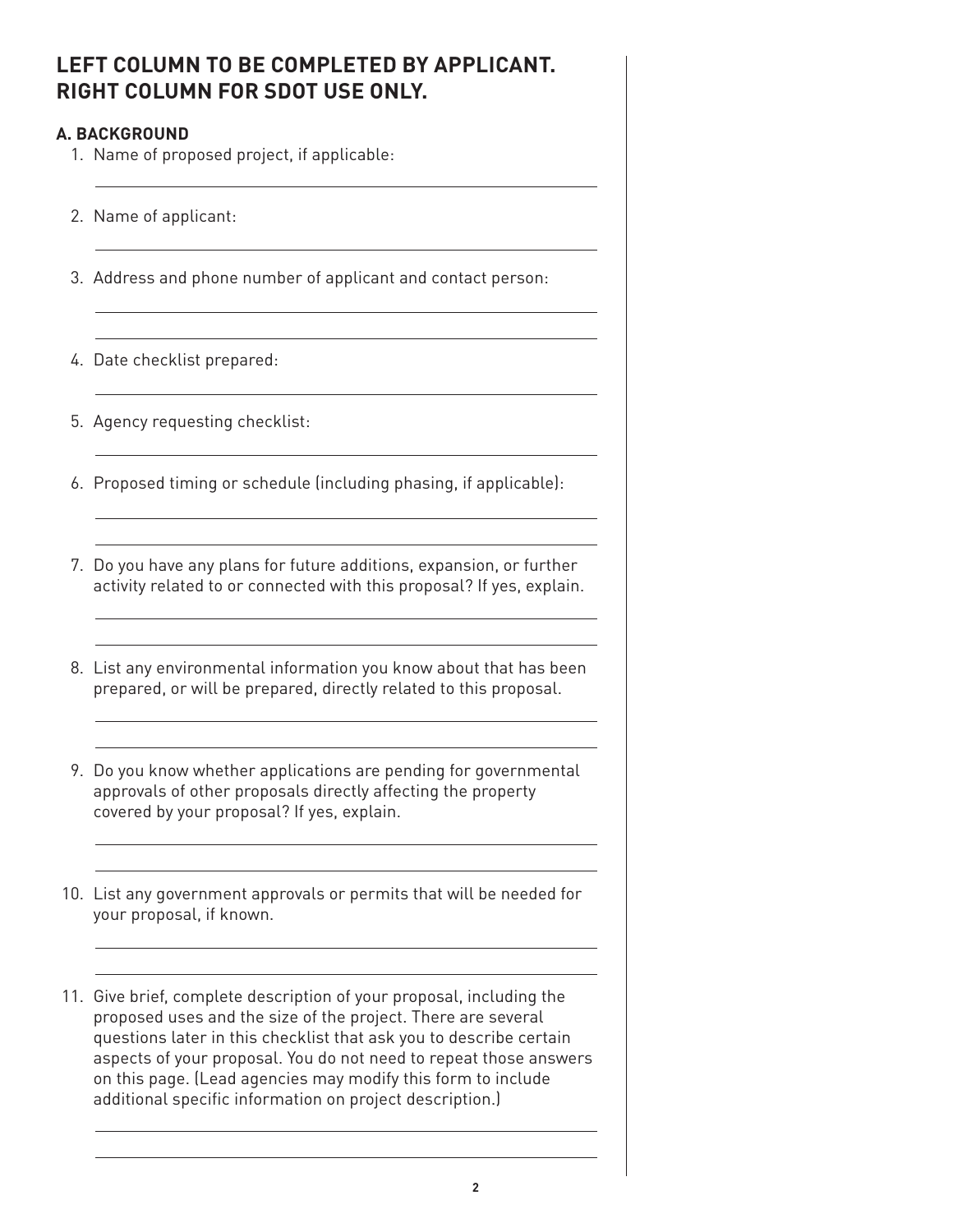12. Location of the proposal. Give sufficient information for a person to understand the precise location of your proposed project, including a street address, if any, and section, township, and range, if known. If a proposal would occur over a range of area, provide the range or boundaries of the site(s). Provide a legal description, site plan, vicinity map, and topographic map, if reasonably available. While you should submit any plans required by the agency, you are not required to duplicate maps or detailed plans submitted with any permit applications related to this checklist.

# **B. ENVIRONMENTAL ELEMENTS**

# **1. Earth**

- a. General description of the site (circle one): Flat, rolling, hilly, steep slopes, mountainous, other: when the contract of the contract of the contract of the contract of the contract of the contract of the contract of the contract of the contract of the contract of the contract of the contract of the contract of th
- b. What is the steepest slope on the site (approximate percent slope)?
- c. What general types of soils are found on the site (for example, clay, sand, gravel, peat, muck)? If you know the classification of agricultural soils, specify them and note any prime farmland.
- d. Are there surface indications or history of unstable soils in the immediate vicinity? If so, describe.
- e. Describe the purpose, type, and approximate quantities of any filling or grading proposed. Indicate source of fill.
- f. Could erosion occur as a result of clearing, construction, or use? If so, generally describe.
- g. About what percent of the site will be covered with impervious surfaces after project construction (for example, asphalt or buildings)?
- h. Proposed measures to reduce or control erosion, or other impacts to the earth, if any: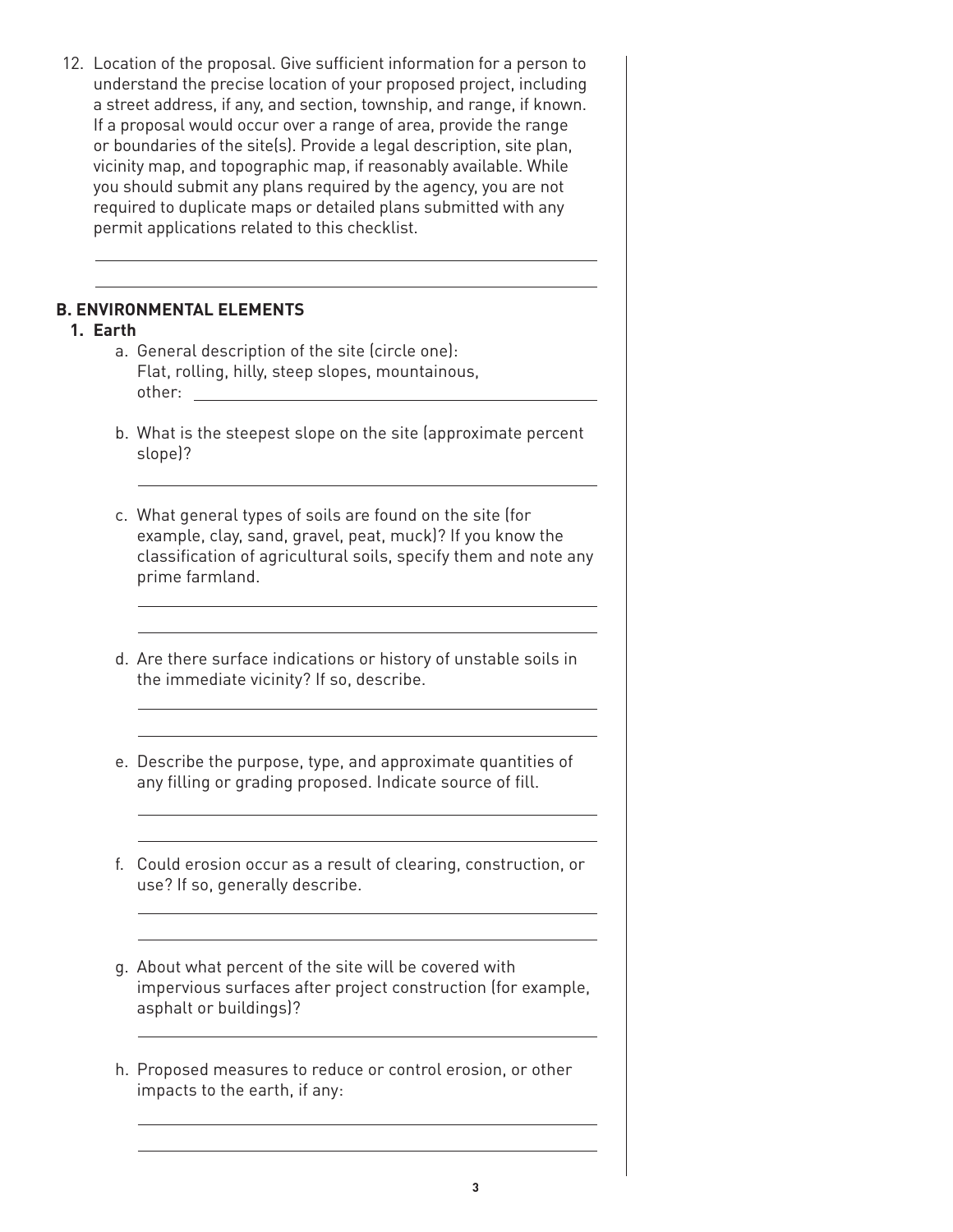#### **2. Air**

- a. What type of emissions to the air would result from the proposal (i.e., dust, automobile, odors, industrial wood smoke, greenhouse gases) during construction and when the project is completed? If any, generally describe and give approximate quantities if known.
- b. Are there any off-site sources of emissions or odor that may affect your proposal? If so, generally describe.
- c. Proposed measures to reduce or control emissions or other impacts to air, if any:

# **3. Water**

- a. Surface:
	- 1) Is there any surface water body on or in the immediate vicinity of the site (including year-round and seasonal streams, saltwater, lakes, ponds, wetlands)? If yes, describe type and provide names. If appropriate, state what stream or river it flows into.
	- 2) Will the project require any work over, in, or adjacent to (within 200 feet) the described waters? If yes, please describe and attach available plans.
	- 3) Estimate the amount of fill and dredge material that would be placed in or removed from surface water or wetlands and indicate the area of the site that would be affected. Indicate the source of fill material.
	- 4) Will the proposal require surface water withdrawals or diversions? Give general description, purpose, and approximate quantities if known.
	- 5) Does the proposal lie within a 100-year floodplain? If so, note location on the site plan.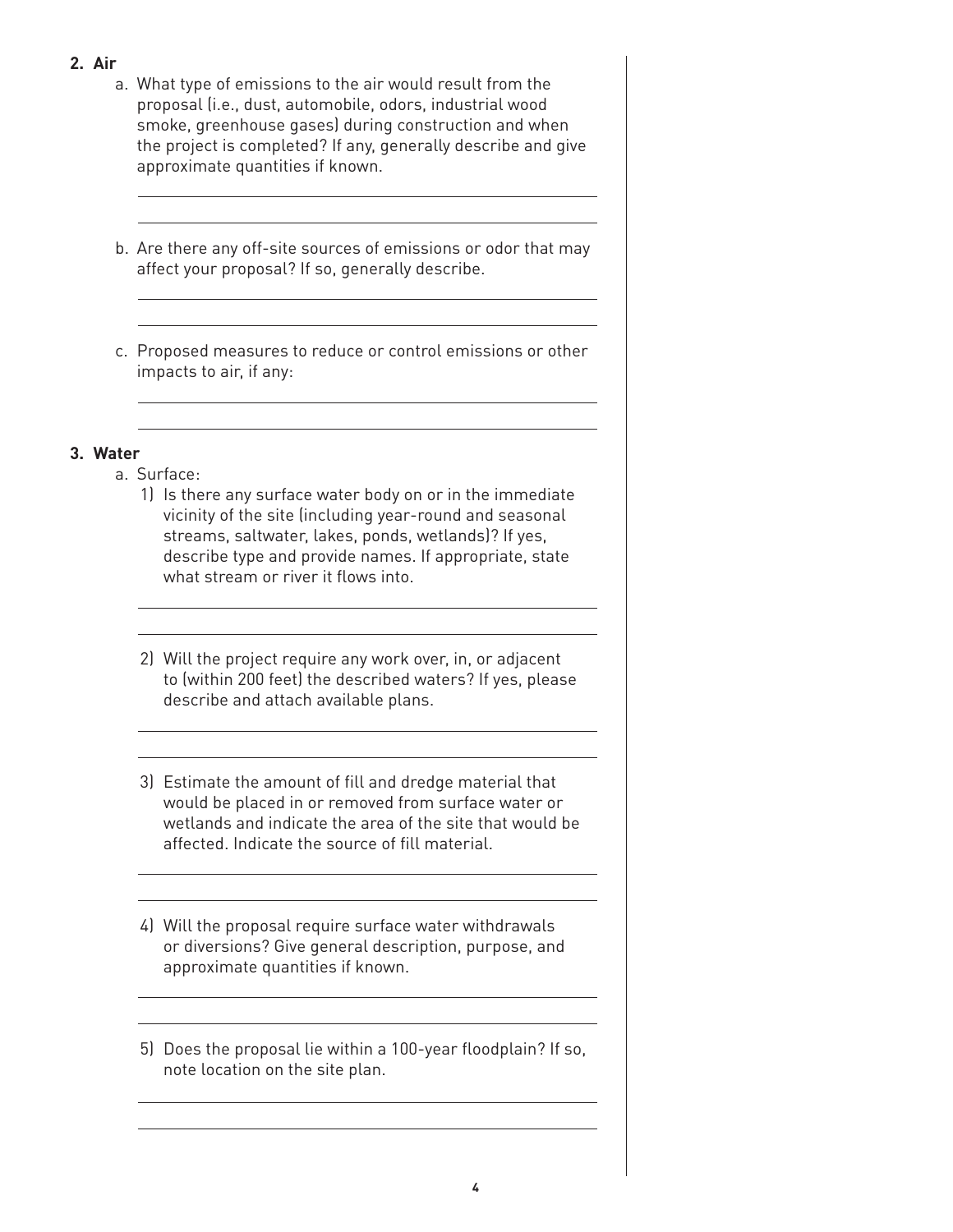- 6) Does the proposal involve any discharges of waste materials to surface waters? If so, describe the type of waste and anticipated volume of discharge.
- b. Ground:
	- 1) Will ground water be withdrawn, or will water be discharged to ground water? Give general description, purpose, and approximate quantities if known.
	- 2) Describe waste material that will be discharged into the ground from septic tanks or other sources, if any (for example: domestic sewage; industrial, containing the following chemicals ...; agricultural; etc.). Describe the general size of the system, the number of such systems, the number of houses to be served (if applicable), or the number of animals or humans the system(s) are expected to serve.
- c. Water Runoff (including storm water):
	- 1) Describe the source of runoff (including storm water) and method of collection and disposal, if any (include quantities, if known). Where will this water flow? Will this water flow into other waters? If so, describe.
	- 2) Could waste materials enter ground or surface waters? If so, generally describe.
- d. Proposed measures to reduce or control surface, ground, and runoff water impacts, if any:

# **4. Plants**

- a. Check or circle types of vegetation found on the site:
	- $\Box$  deciduous tree: alder, maple, aspen, other evergreen tree: fir, cedar, pine, other  $\Box$  shrubs \_\_ grass \_\_ pasture crop or grain \_\_ wet soil plants: cattail, buttercup, bullrush, skunk cabbage, other water plants: water lily, eelgrass, milfoil, other \_\_ other types of vegetation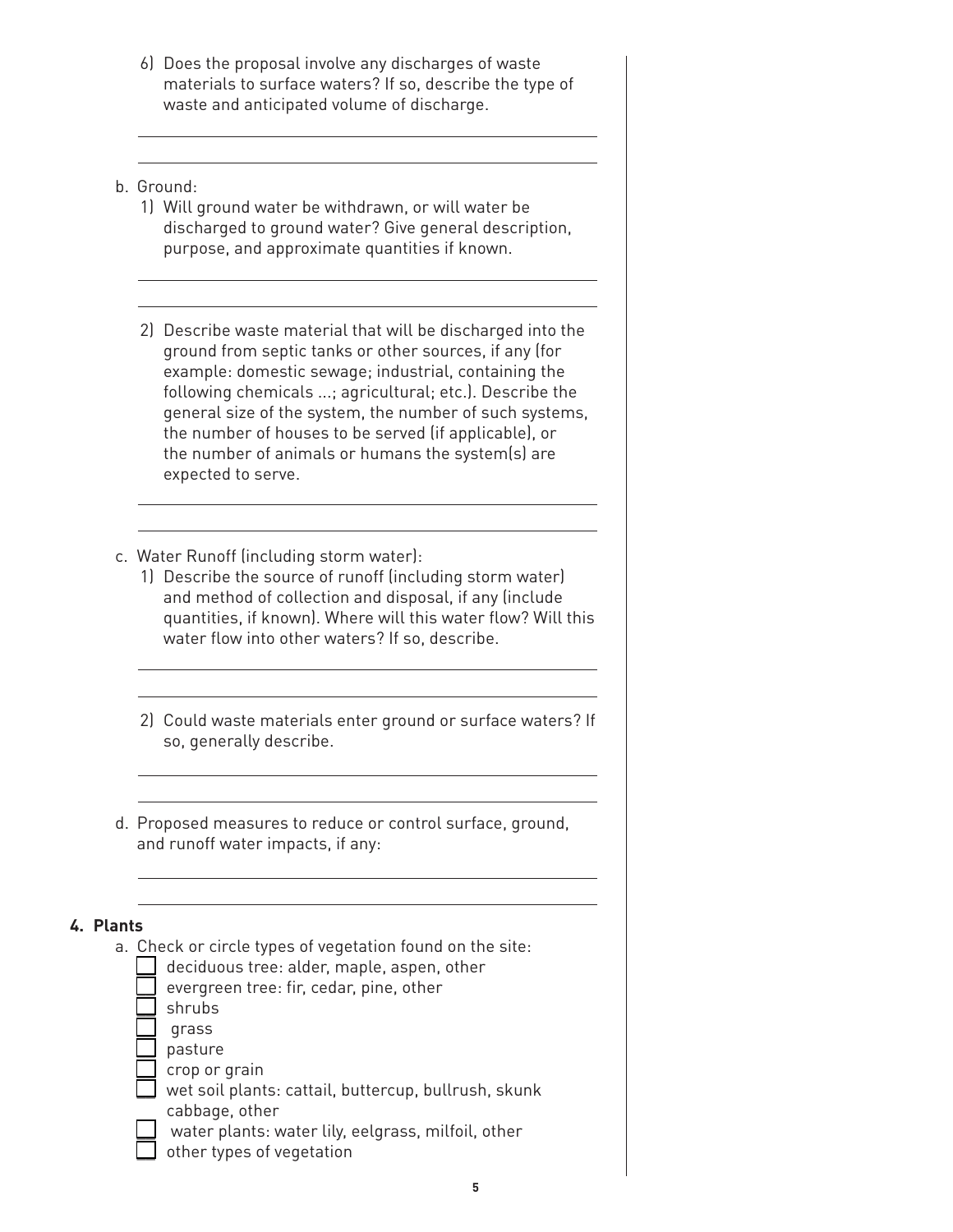- b. What kind and amount of vegetation will be removed or altered?
- c. List threatened or endangered species known to be on or near the site.
- d. Proposed landscaping, use of native plants, or other measures to preserve or enhance vegetation on the site, if any:

#### **5. Animals**

a. Circle any birds and animals that have been observed on or near the site or are known to be on or near the site: birds: hawk, heron, eagle, songbirds,

other:

mammals: deer, bear, elk, beaver,

other:

fish: bass, salmon, trout, herring, shellfish, other:

- b. List any threatened or endangered species known to be on or near the site.
- c. Is the site part of a migration route? If so, explain.
- d. Proposed measures to preserve or enhance wildlife, if any:

#### **6. Energy and Natural Resources**

- a. What kinds of energy (electric, natural gas, oil, wood stove, solar) will be used to meet the completed project's energy needs? Describe whether it will be used for heating, manufacturing, etc.
- b. Would your project affect the potential use of solar energy by adjacent properties? If so, generally describe.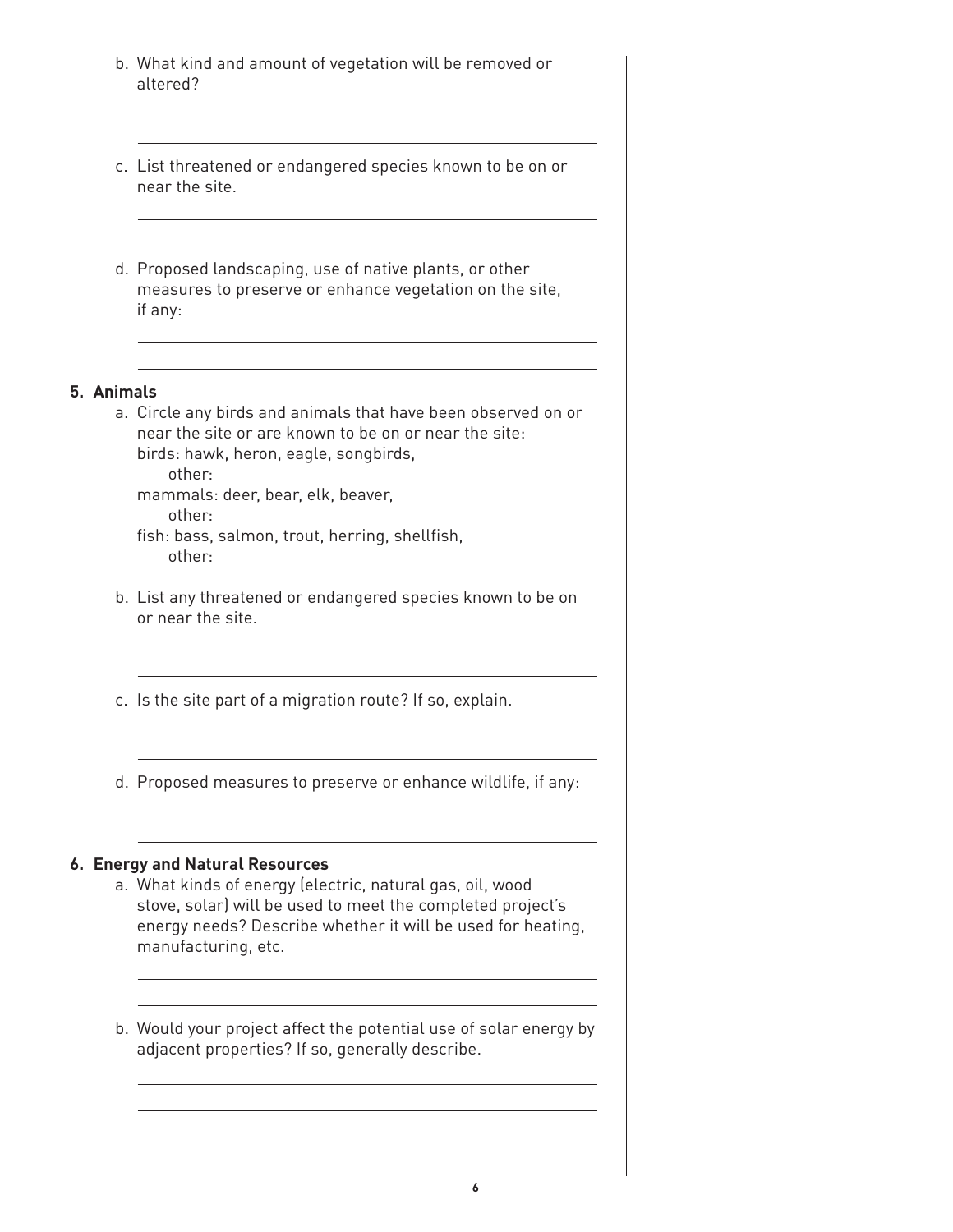c. What kinds of energy conservation features are included in the plans of this proposal? List other proposed measures to reduce or control energy impacts, if any:

#### **7. Environmental Health**

- a. Are there any environmental health hazards, including exposure to toxic chemicals, risk of fire and explosion, spill, or hazardous waste, that could occur as a result of this proposal? If so, describe.
	- 1) Describe special emergency services that might be required.
	- 2) Proposed measures to reduce or control environmental health hazards, if any:
- b. Noise
	- 1) What types of noise exist in the area which may affect your project (for example: traffic, equipment operation, other)?
	- 2) What types and levels of noise would be created by or associated with the project on a short-term or a longterm basis (for example: traffic, construction, operation, other)? Indicate what hours noise would come from site.
	- 3) Proposed measures to reduce or control noise impacts, if any:

# **8. Land and Shoreline Use**

- a. What is the current use of the site and adjacent properties?
- b. Has the site been used for agriculture? If so, describe.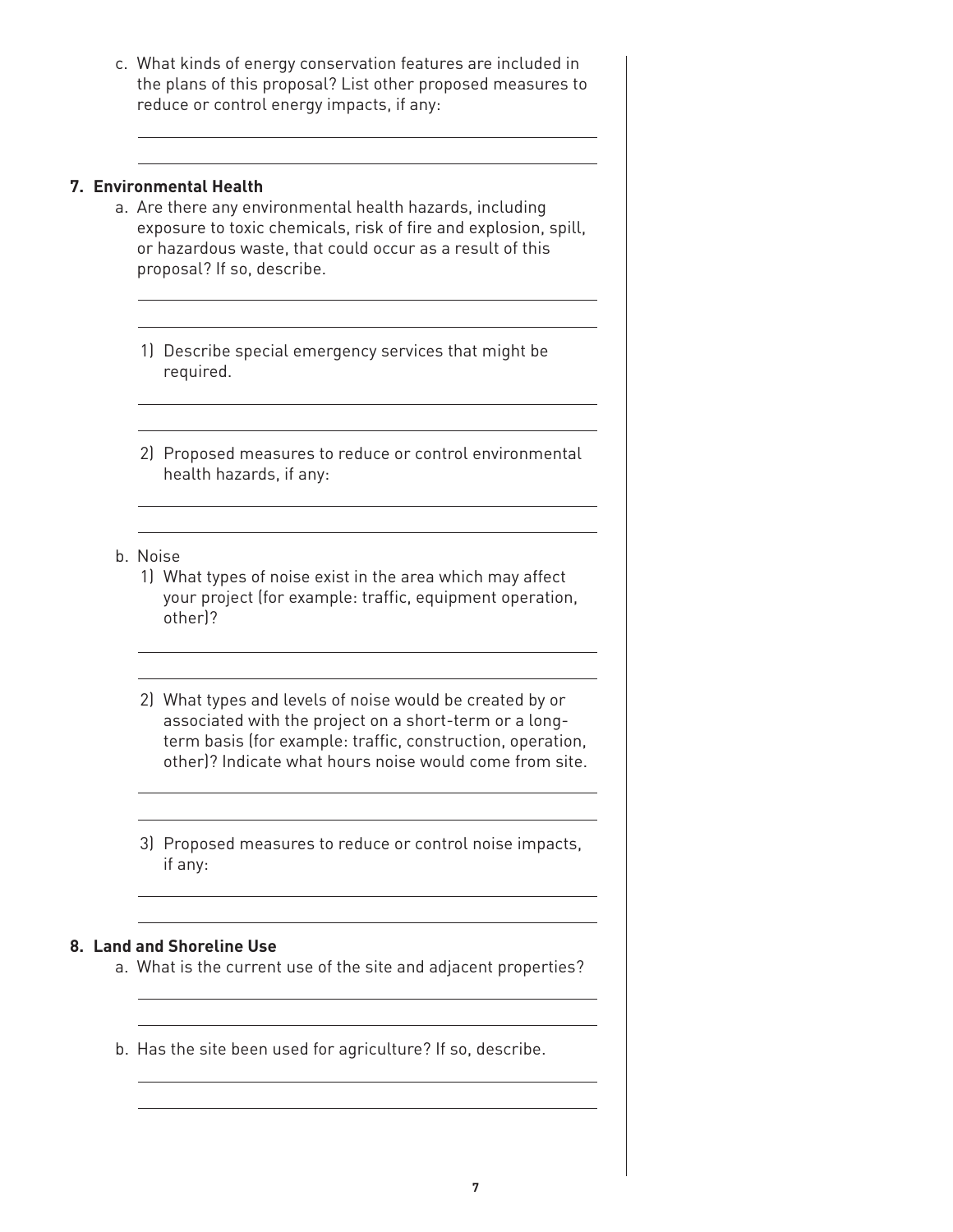- c. Describe any structures on the site.
- d. Will any structures be demolished? If so, what?
- e. What is the current zoning classification of the site?
- f. What is the current comprehensive plan designation of the site?
- g. If applicable, what is the current shoreline master program designation of the site?
- h. Has any part of the site been classified as an "environmentally critical" area? If so, specify.
- i. Approximately how many people would reside or work in the completed project?
- j. Approximately how many people would the completed project displace?
- k. Proposed measures to avoid or reduce displacement impacts, if any:
- l. Proposed measures to ensure the proposal is compatible with existing and projected land uses and plans, if any:

#### **9. Housing**

- a. Approximately how many units would be provided, if any? Indicate whether high, middle, or low-income housing.
- b. Approximately how many units, if any, would be eliminated? Indicate whether high, middle, or low-income housing.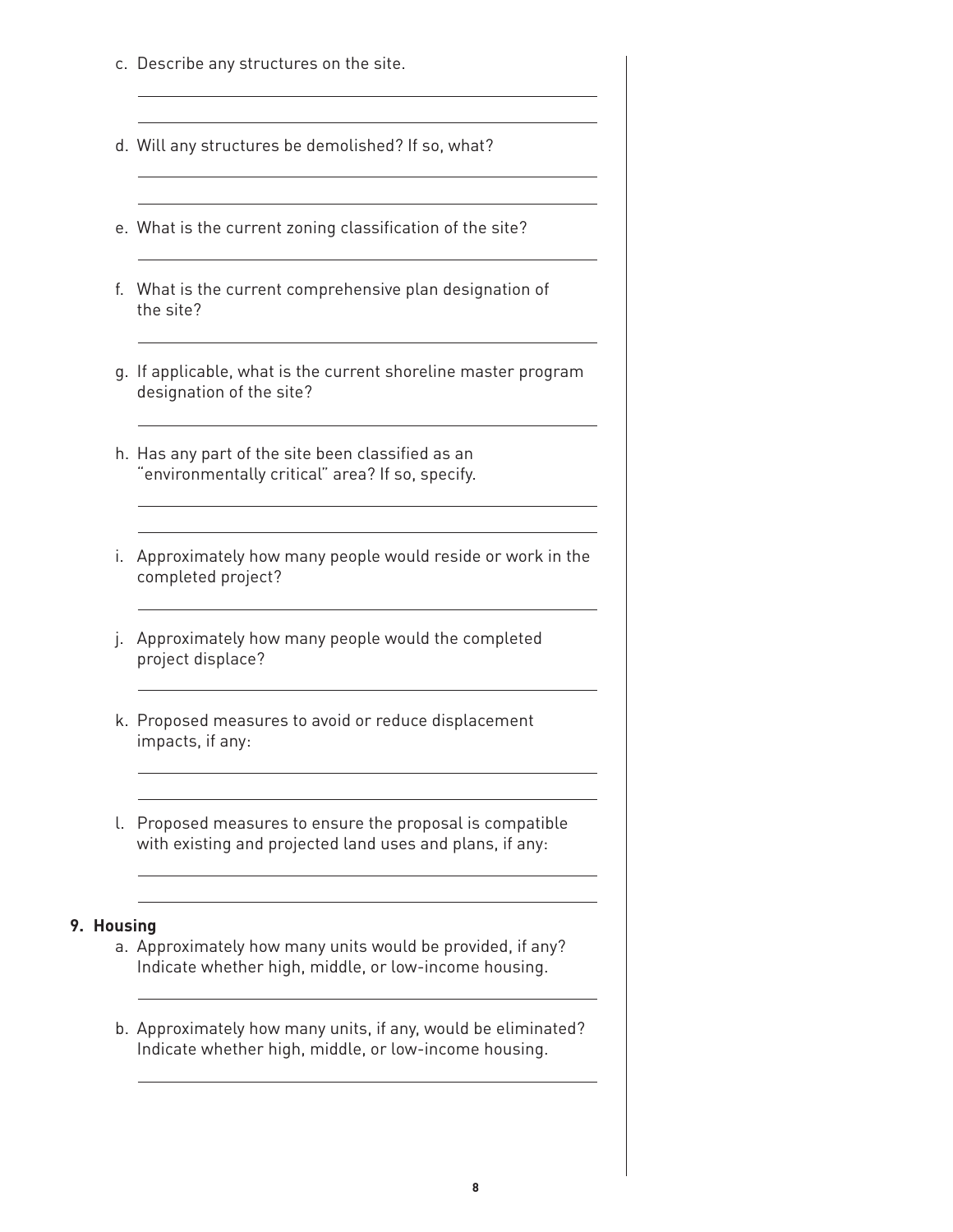c. Proposed measures to reduce or control housing impacts, if any:

#### **10. Aesthetics**

- a. What is the tallest height of any proposed structure(s), not including antennas; what is the principal exterior building material(s) proposed?
- b. What views in the immediate vicinity would be altered or obstructed?
- c. Proposed measures to reduce or control aesthetic impacts, if any:

<u> 1989 - Johann Barn, amerikansk politiker (d. 1989)</u>

# **11. Light and Glare**

- a. What type of light or glare will the proposal produce? What time of day would it mainly occur?
- b. Could light or glare from the finished project be a safety hazard or interfere with views?
- c. What existing off-site sources of light or glare may affect your proposal?
- d. Proposed measures to reduce or control light and glare impacts, if any:

<u> 1989 - Johann Barbara, martxa alemaniar a</u>

# **12. Recreation**

- a. What designated and informal recreational opportunities are in the immediate vicinity?
- b. Would the proposed project displace any existing recreational uses? If so, describe.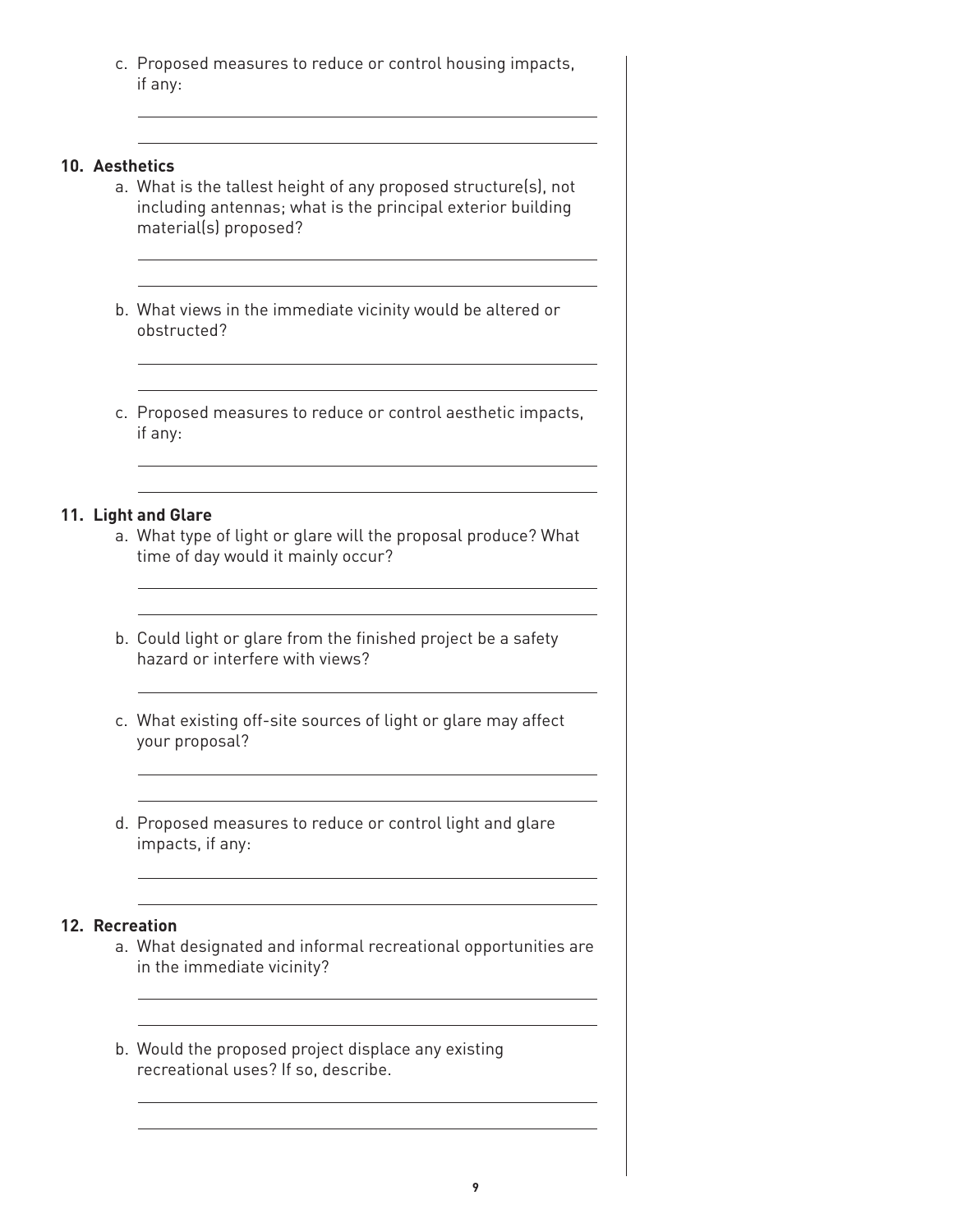c. Proposed measures to reduce or control impacts on recreation, including recreation opportunities to be provided by the project or applicant, if any:

#### **13. Historic and Cultural Preservation**

- a. Are there any places or objects listed on, or proposed for, national, state, or local preservation registers known to be on or next to the site? If so, generally describe.
- b. Generally describe any landmarks or evidence of historic, archaeological, scientific, or cultural importance known to be on or next to the site.
- c. Proposed measures to reduce or control impacts, if any:

#### **14. Transportation**

- a. Identify public streets and highways serving the site, and describe the proposed access to the existing street system. Show on site plans, if any.
- b. Is site currently served by public transit? If not, what is the approximate distance to the nearest transit stop?
- c. How many parking spaces would the completed project have? How many would the project eliminate?
- d. Will the proposal require any new roads or streets, or improvements to existing roads or streets, not including driveways? If so, generally describe (indicate whether public or private).
- e. Will the project use (or occur in the immediate vicinity of) water, rail, or air transportation? If so, generally describe.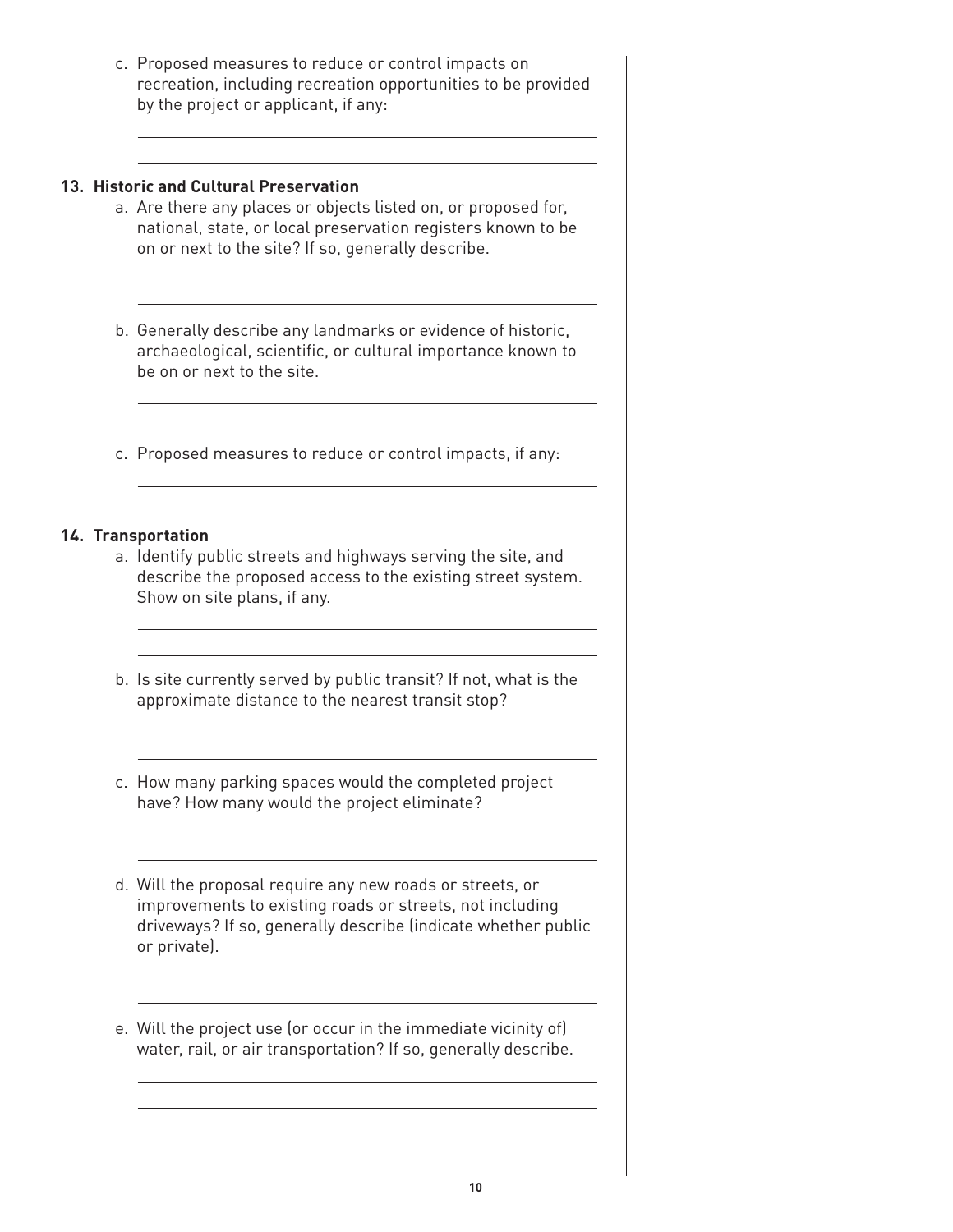- f. How many vehicular trips per day would be generated by the completed project? If known, indicate when peak volumes would occur.
- g. Proposed measures to reduce or control transportation impacts, if any.

#### **15. Public Services**

- a. Would the project result in an increased need for public services (for example: fire protection, police protection, health care, schools, other)? If so, generally describe.
- b. Proposed measures to reduce or control direct impacts on public services, if any.

# **16. Utilities**

- a. Circle utilities currently available at the site: electricity, natural gas, water, refuse service, telephone, sanitary sewer, septic system, other.
- b. Describe the utilities that are proposed for the project, the utility providing the service, and the general construction activities on the site or in immediate vicinity which might be needed.

# **C. SIGNATURE**

The above answers are true and complete to the best of my knowledge. I understand the lead agency is relying on them to make its decision.

Signature:

Date submitted:

This checklist was reviewed by:

Land Use Planner, Seattle Department of Construction and Inspections

Any comments or changes made by the Department are entered in the body of the checklist and contain the initials of the reviewer.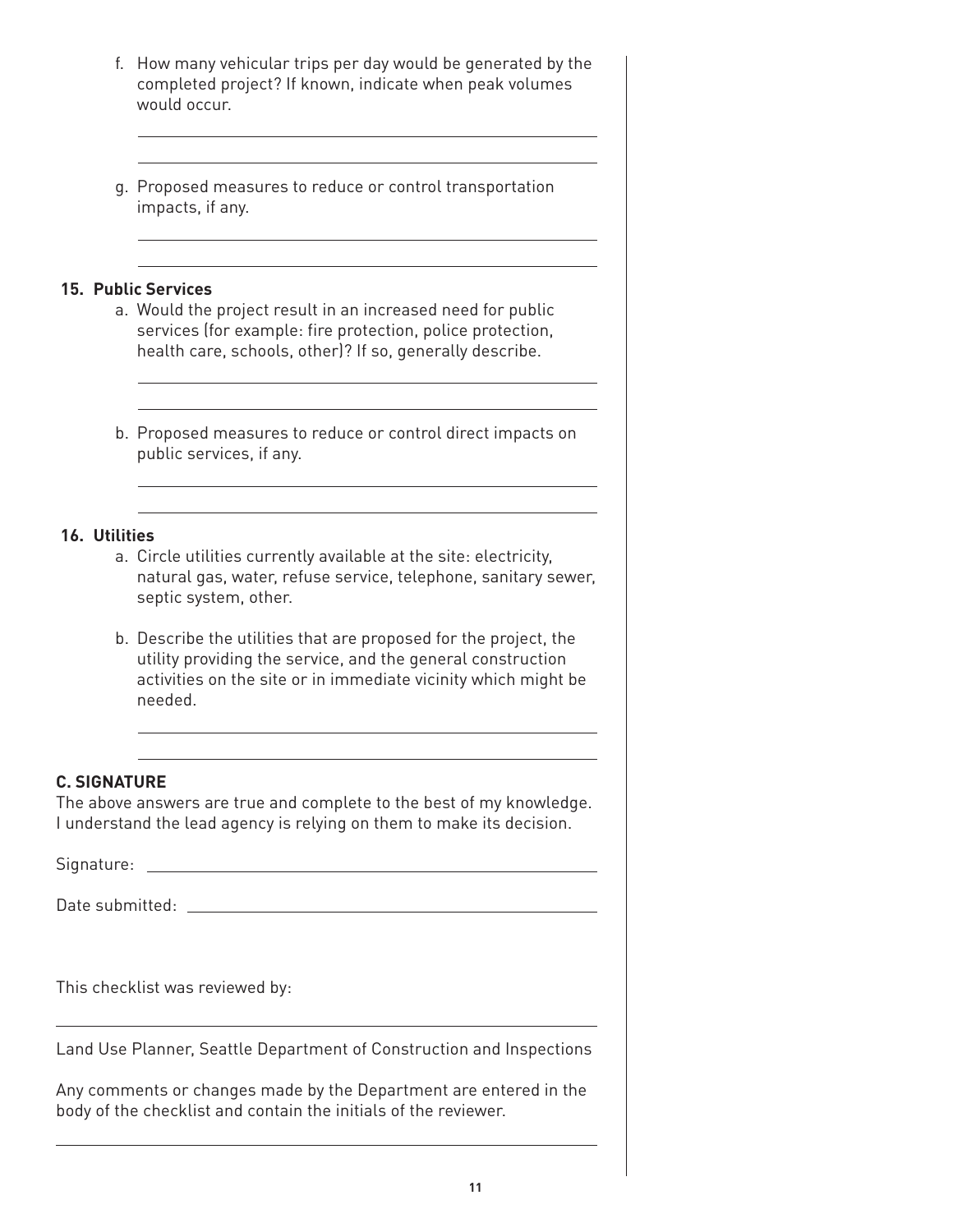# **D. SUPPLEMENTAL SHEET FOR NONPROJECT ACTIONS**

(Do not use this sheet for project actions)

Because these questions are very general, it may be helpful to read them in conjunction with the list of the elements of the environment. When answering these questions, be aware of the extent the proposal, or the types of activities likely to result from the proposal, would affect the item at a greater intensity or at a faster rate than if the proposal were not implemented. Respond briefly and in general terms.

1. How would the proposal be likely to increase discharge to water; emissions to air; production, storage, or release of toxic or hazardous substances; or production of noise?

Proposed measures to avoid or reduce such increases are:

2. How would the proposal be likely to affect plants, animals, fish, or marine life?

 Proposed measures to protect or conserve plants, animals, fish, or marine life are:

3. How would the proposal be likely to deplete energy or natural resources?

 Proposed measures to protect or conserve energy and natural resources are:

4. How would the proposal be likely to use or affect environmentally critical areas or areas designated (or eligible or under study) for governmental protection; such as parks, wilderness, wild and scenic rivers, threatened or endangered species habitat, historic or cultural sites, wetlands, floodplains, or prime farmlands?

 Proposed measures to protect such resources or to avoid or reduce impacts are: